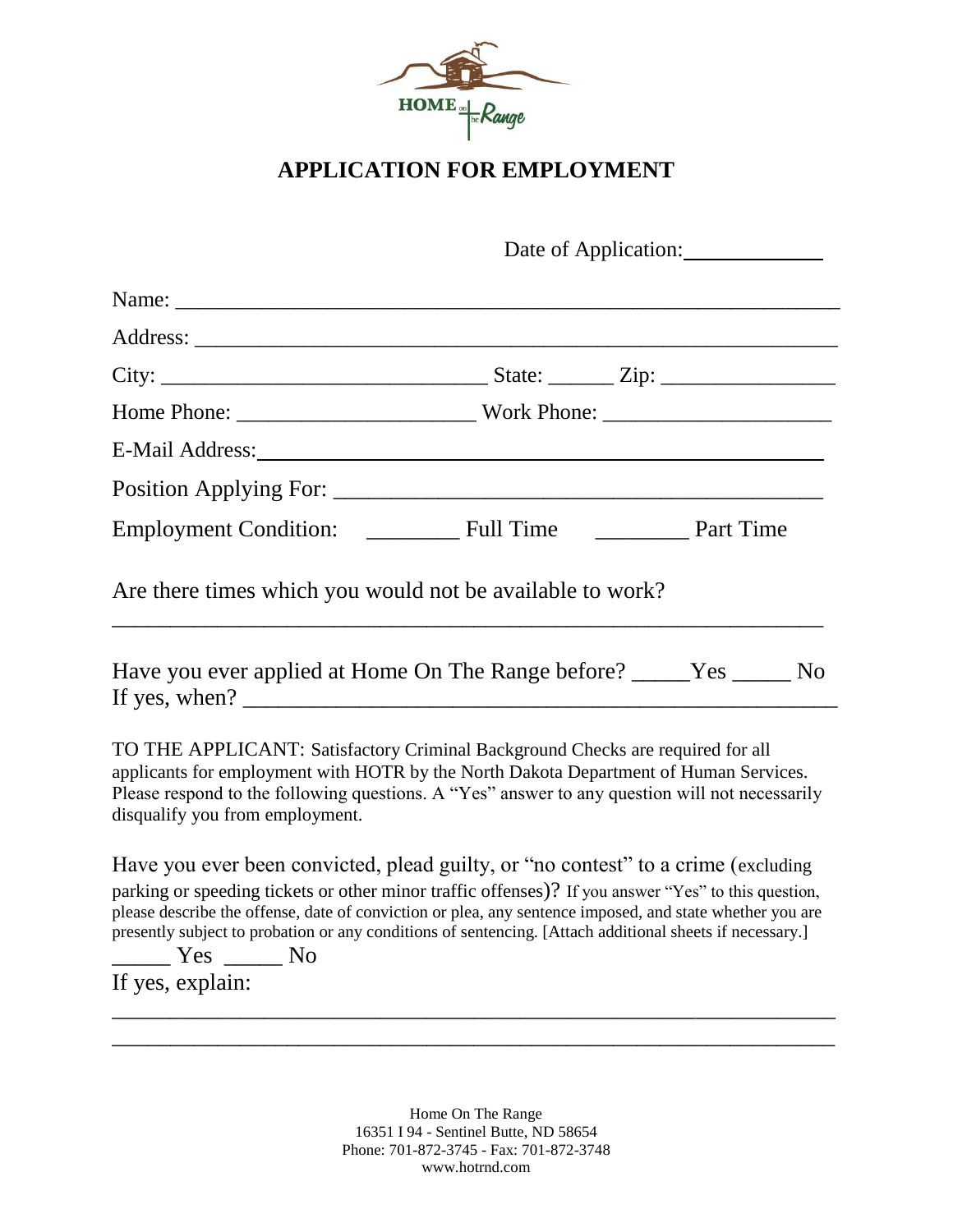Do you presently have pending criminal charges, are you awaiting trial, or sentencing on any criminal charge? If you answer "Yes" to this question, please provide additional information on the nature of the pending charges, describe the alleged offense, and provide information on the dates of any pending hearings or legal proceedings. [Attach additional sheets if necessary.]

\_\_\_\_\_ Yes \_\_\_\_\_ No If yes, explain:

## **EDUCATION**

\_\_\_\_\_\_\_\_\_\_\_\_\_\_\_\_\_\_\_\_\_\_\_\_\_\_\_\_\_\_\_\_\_\_\_\_\_\_\_\_\_\_\_\_\_\_\_\_\_\_\_\_\_\_\_\_\_\_\_\_\_\_ \_\_\_\_\_\_\_\_\_\_\_\_\_\_\_\_\_\_\_\_\_\_\_\_\_\_\_\_\_\_\_\_\_\_\_\_\_\_\_\_\_\_\_\_\_\_\_\_\_\_\_\_\_\_\_\_\_\_\_\_\_\_

| List school attended, major/minor:                                                                                                                                                                                             | <b>Year Graduated</b> |
|--------------------------------------------------------------------------------------------------------------------------------------------------------------------------------------------------------------------------------|-----------------------|
| Vocational Vocational Vocational Vocational Vocational Vocational Vocational Vocational Vocational Vocational Vocational Vocational Vocational Vocational Vocational Vocational Vocational Vocational Vocational Vocational Vo |                       |
|                                                                                                                                                                                                                                |                       |
| <b>EMPLOYMENT HISTORY</b>                                                                                                                                                                                                      |                       |
| List current employer first. May we contact your present employer? _____Yes ______No                                                                                                                                           |                       |
|                                                                                                                                                                                                                                |                       |
|                                                                                                                                                                                                                                |                       |
|                                                                                                                                                                                                                                |                       |
|                                                                                                                                                                                                                                |                       |
|                                                                                                                                                                                                                                |                       |
|                                                                                                                                                                                                                                |                       |
|                                                                                                                                                                                                                                |                       |
|                                                                                                                                                                                                                                |                       |
|                                                                                                                                                                                                                                |                       |
|                                                                                                                                                                                                                                |                       |
|                                                                                                                                                                                                                                |                       |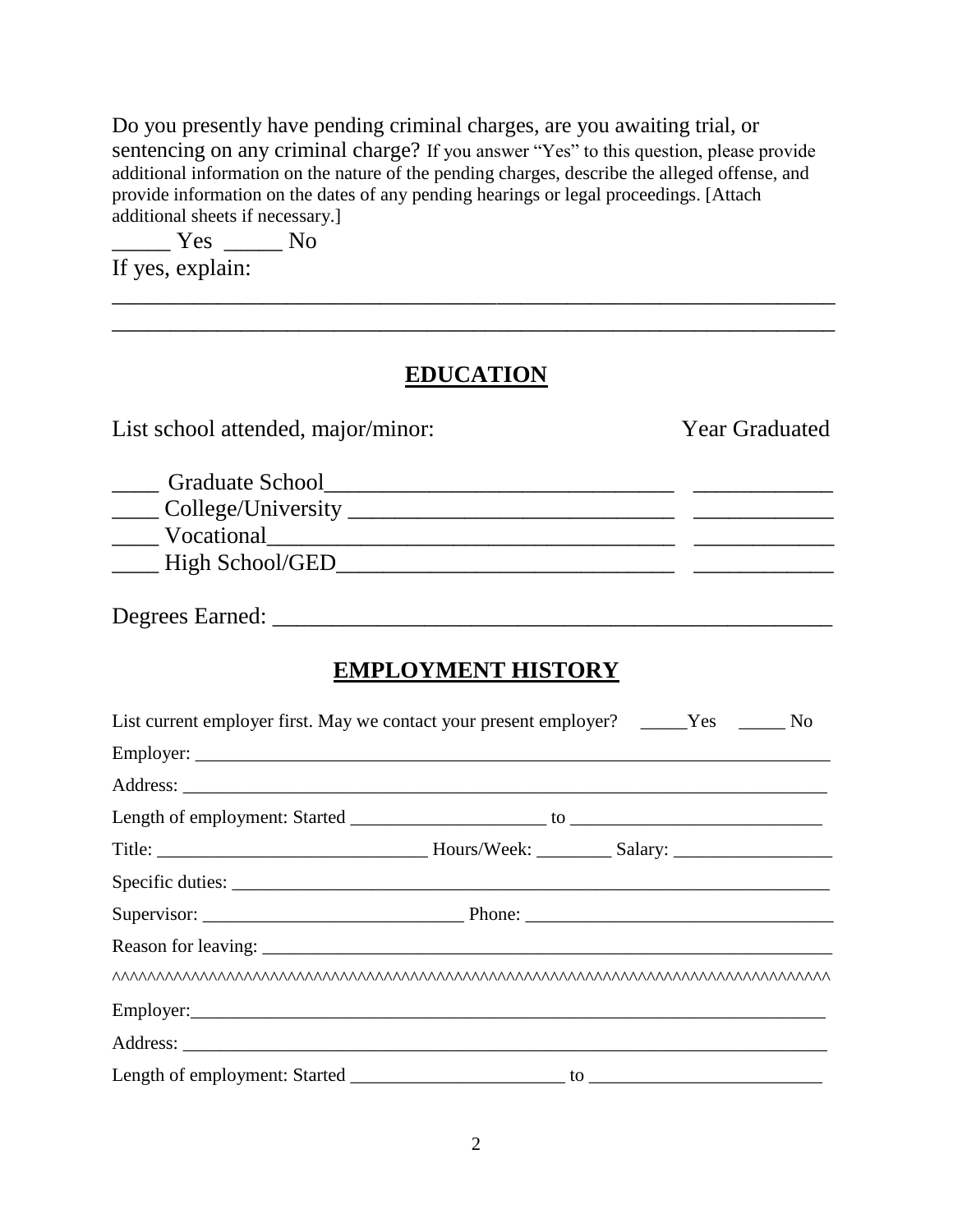| Title: __________________________________Hours/Week: ____________Salary: ___________________________                                                                                                                                                                                                                                                                                                                  |                                    |  |
|-----------------------------------------------------------------------------------------------------------------------------------------------------------------------------------------------------------------------------------------------------------------------------------------------------------------------------------------------------------------------------------------------------------------------|------------------------------------|--|
|                                                                                                                                                                                                                                                                                                                                                                                                                       |                                    |  |
|                                                                                                                                                                                                                                                                                                                                                                                                                       |                                    |  |
|                                                                                                                                                                                                                                                                                                                                                                                                                       |                                    |  |
|                                                                                                                                                                                                                                                                                                                                                                                                                       |                                    |  |
|                                                                                                                                                                                                                                                                                                                                                                                                                       |                                    |  |
|                                                                                                                                                                                                                                                                                                                                                                                                                       |                                    |  |
|                                                                                                                                                                                                                                                                                                                                                                                                                       |                                    |  |
|                                                                                                                                                                                                                                                                                                                                                                                                                       |                                    |  |
|                                                                                                                                                                                                                                                                                                                                                                                                                       |                                    |  |
|                                                                                                                                                                                                                                                                                                                                                                                                                       |                                    |  |
|                                                                                                                                                                                                                                                                                                                                                                                                                       |                                    |  |
|                                                                                                                                                                                                                                                                                                                                                                                                                       |                                    |  |
| Please attach any employment history and training received, if applicable.                                                                                                                                                                                                                                                                                                                                            |                                    |  |
| List any volunteer or unpaid work experiences you have had:                                                                                                                                                                                                                                                                                                                                                           |                                    |  |
| Are you willing to do shift work?                                                                                                                                                                                                                                                                                                                                                                                     | $\frac{1}{1}$ Yes $\frac{1}{1}$ No |  |
|                                                                                                                                                                                                                                                                                                                                                                                                                       |                                    |  |
| Are you at least 21 years of age?                                                                                                                                                                                                                                                                                                                                                                                     | <u>______</u> Yes ______ No        |  |
|                                                                                                                                                                                                                                                                                                                                                                                                                       |                                    |  |
|                                                                                                                                                                                                                                                                                                                                                                                                                       |                                    |  |
| Do you know any of the Home On The Range staff? ________ Yes ________ No                                                                                                                                                                                                                                                                                                                                              |                                    |  |
|                                                                                                                                                                                                                                                                                                                                                                                                                       |                                    |  |
| Home On The Range prohibits discrimination based on age, gender, national origin, color, race,<br>creed, ancestry, political belief, military or veteran status, religion, physical or mental disability,<br>pregnancy, sex, sexual orientation, gender identity or expression, marital status, or status with<br>regard to public assistance. Do you have any concerns to this statement? __________________________ |                                    |  |